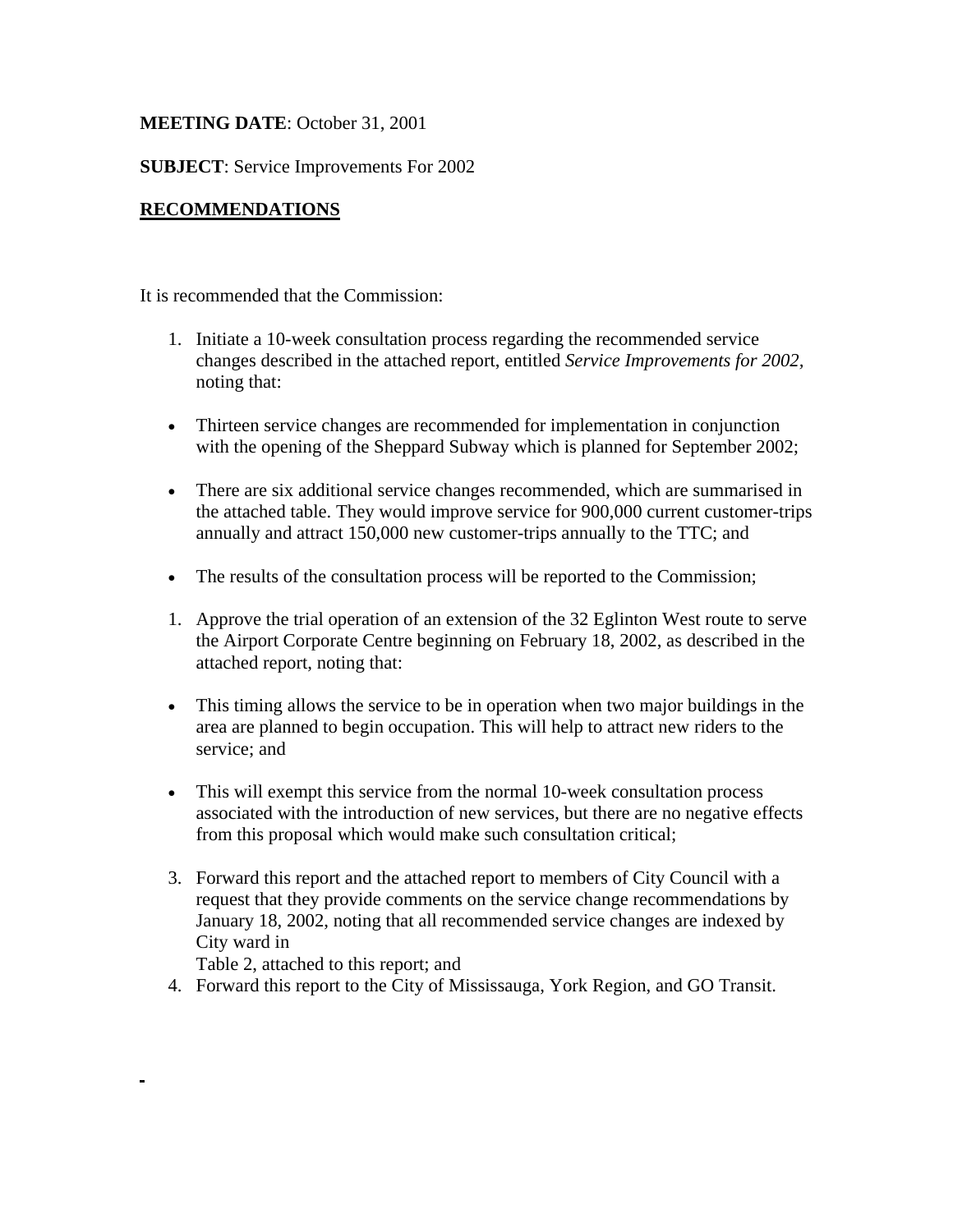# **FUNDING**

Funding for all of the service changes associated with the opening of the Sheppard Subway are being included in the 2002 Operating Budget.

Of the other recommended service improvements in this report, two can be implemented at no cost, while four would be implemented with no increase in the TTC's annual operating costs by re-allocating resources from service reductions on routes with poor financial performance. The routes with poor financial performance are identified in Appendix B of the report. In total, the changes not related to the opening of the Sheppard Subway are projected to increase TTC revenues by \$230,000 annually.

# **BACKGROUND**

Each year, the TTC produces a report on service improvements which recommends changes to routes to improve service for TTC customers. The *Service Improvements for 2002* report forms part of the TTC's service planning process, and is based on an evaluation of suggestions for improvements made by customers, councillors, and TTC staff. This year, the report also documents the service changes which are planned in conjunction with the opening of the Sheppard Subway in September 2002.

Reductions in the subsidy provided for public transit by the municipal and provincial governments have made large-scale expansion or improvement of the TTC network difficult. With decreasing subsidies for transit, any improvements in service must be funded through increased fare revenue. TTC ridership has been increasing gradually, and service improvements must be made to accommodate this increase and to promote further increases. Because government funding for the TTC continues to be reduced, and because a very high proportion of revenue thus comes from the fares paid by customers, meeting customers' travel needs has become, more than ever, the key to success for public transit in Toronto.

# **DISCUSSION**

### **Service Standards Process**

In the preparation of the annual report on service improvements, proposals are received from councillors, from TTC customers, and from TTC staff. These proposals are evaluated using pre-set, objective standards and criteria. The process and standards are described in Section 1 of the report on *Service Improvements for 2002*.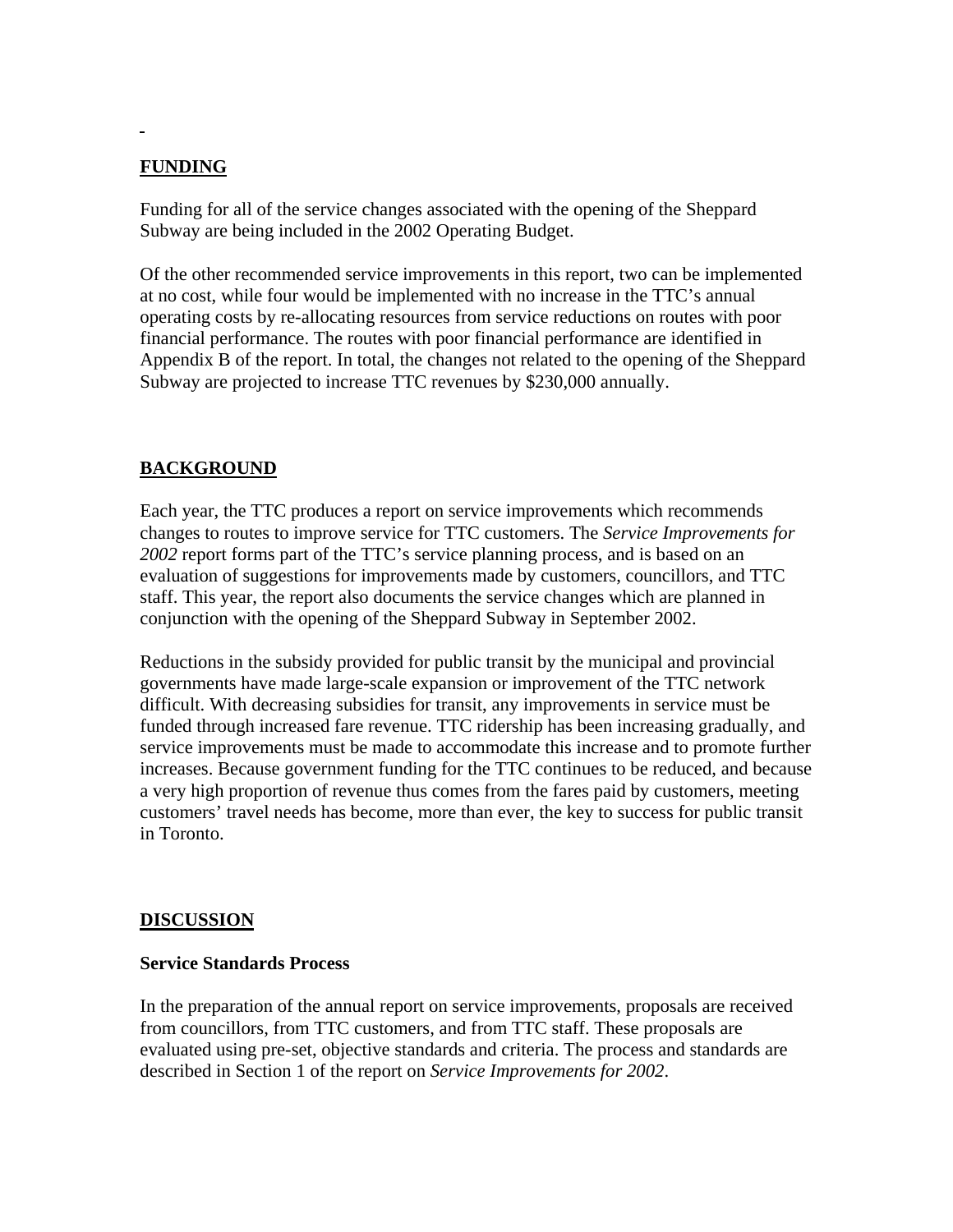A public meeting was held at the Toronto Reference Library on March 20, 2001, to receive suggestions for service changes from TTC customers. Of the suggestions that were made at that meeting, all were reviewed, six were evaluated in detail in preparing the report, and two have led to recommendations for service changes.

### **Recommended Service Changes**

The opening of the Sheppard Subway will improve service in the Sheppard Avenue corridor and will provide faster service for many customers travelling from north-east Toronto to Yonge Street and the downtown. It is recommended that modifications be made to most routes in the area to allow customers to take advantage of this new faster service. A detailed review of possible service changes was undertaken to maximise the customer benefits resulting from the new subway. In all, modifications are recommended for twelve routes in the area, as listed in Table 1. Possible changes on four other routes were also considered but are not recommended because they would not provide a net benefit to customers, or because the added cost of the service improvement could not be justified based on TTC's service standards.

Twenty-nine other proposals, which are unrelated to the opening of the Sheppard Subway, have also been evaluated in detail in preparing the *Service Improvements for 2002* report. The six recommended service changes are listed in Table 1, and are described in detail in the main report. The recommended additional service changes include routing changes on three routes, and the introduction of service during new time periods on three routes.

In total, the Sheppard Subway and other recommended changes would improve service for approximately 22 million customer-trips each year by reducing the distance that customers need to walk to or from their nearest bus stop, by reducing the number of transfers they need to make, or by reducing their travel time. It is expected that these service changes would attract approximately 1.2 million new customer-trips to the TTC each year and, thus, increase revenue by approximately \$1.9 million each year.

The TTC's service standards process includes a consultation period between the receipt of this report by the Commission and the introduction of the changes, during which time comments are requested from councillors. If requested, TTC staff will attend public meetings or provide additional information regarding the recommendations.

For this *Service Improvements for 2002* report, the consultation period would begin immediately, and would continue until January 18, 2002. A report would subsequently be presented to the Commission outlining the results of the consultation. Service changes for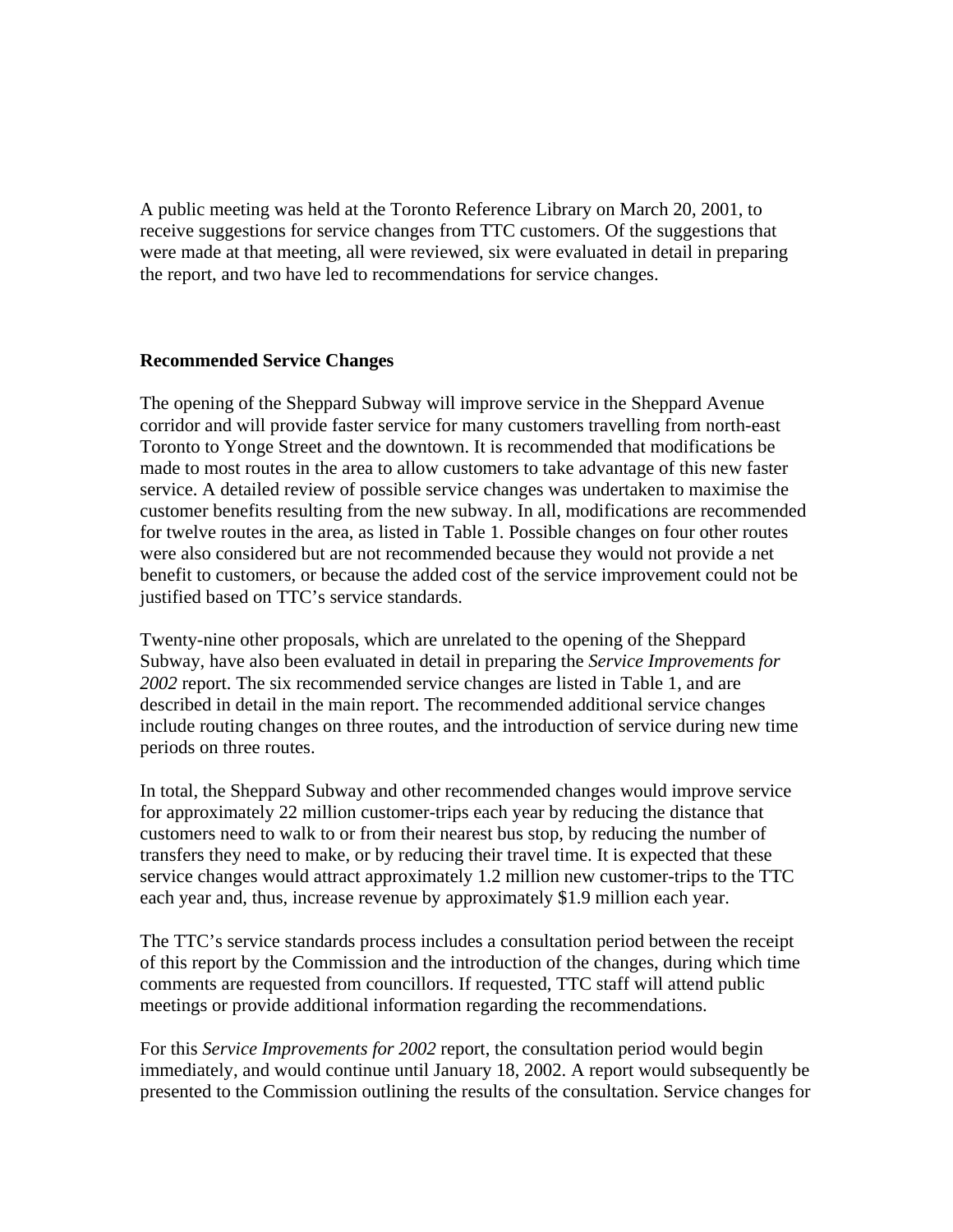the Sheppard Subway would begin on September 1, 2002. The remainder of the approved service changes, with one exception as noted below, would begin on May 12, 2002. Proposals for which changes are suggested during the consultation process would be discussed in detail in the future report to the Commission, and the Commission can then decide whether to proceed with the proposals.

It is recommended that the proposed new service to the Airport Corporate Centre on the 32 Eglinton West route be exempted from this consultation process in order to allow the service to be in place before the initial occupancy of a number of new office buildings in the area. There are currently three buildings under construction that would be served by the new route, two of which are scheduled for occupancy in March and April 2002. Early implementation of this service change will increase the likelihood of the success of the new service by encouraging employees who are new to the area to use transit service from the outset. This service change involves the extension of a route through a commercial area from its current end and, thus, would have no negative effects on current customers or local residents. Therefore, it is recommended that the usual consultation period for this service change be waived, and that the service begin on February 18, 2002.

All of the recommended service changes in the attached report would be introduced for a trial period of at least six months, and would be subject to a post-implementation review, to ensure that they achieve the benefits that are expected. The results of these postimplementation reviews will be presented to the Commission as usual. The report on *Service Improvements for 2002* includes post-implementation reviews of 16 previous service changes. All of these service changes have achieved the expected benefits, ridership levels, and financial standard. The report recommends that they be made a regular part of the TTC route network.

# **JUSTIFICATION**

The service changes recommended in the report *Service Improvements for 2002* include both the adjustments needed to reflect the opening of the Sheppard Subway in September 2002 and improvements in service on five other routes throughout the system. These changes will improve service for approximately 22 million customer-trips each year by making service more convenient, more direct, and faster. The recommended service changes should be introduced, to attract new customers to the TTC. These service changes are projected to meet or exceed the TTC's financial standard.

- - - - - - - - - - - -

11-84-76

October 24, 2001

Attachments: Table 1: Recommended Service Improvements for 2002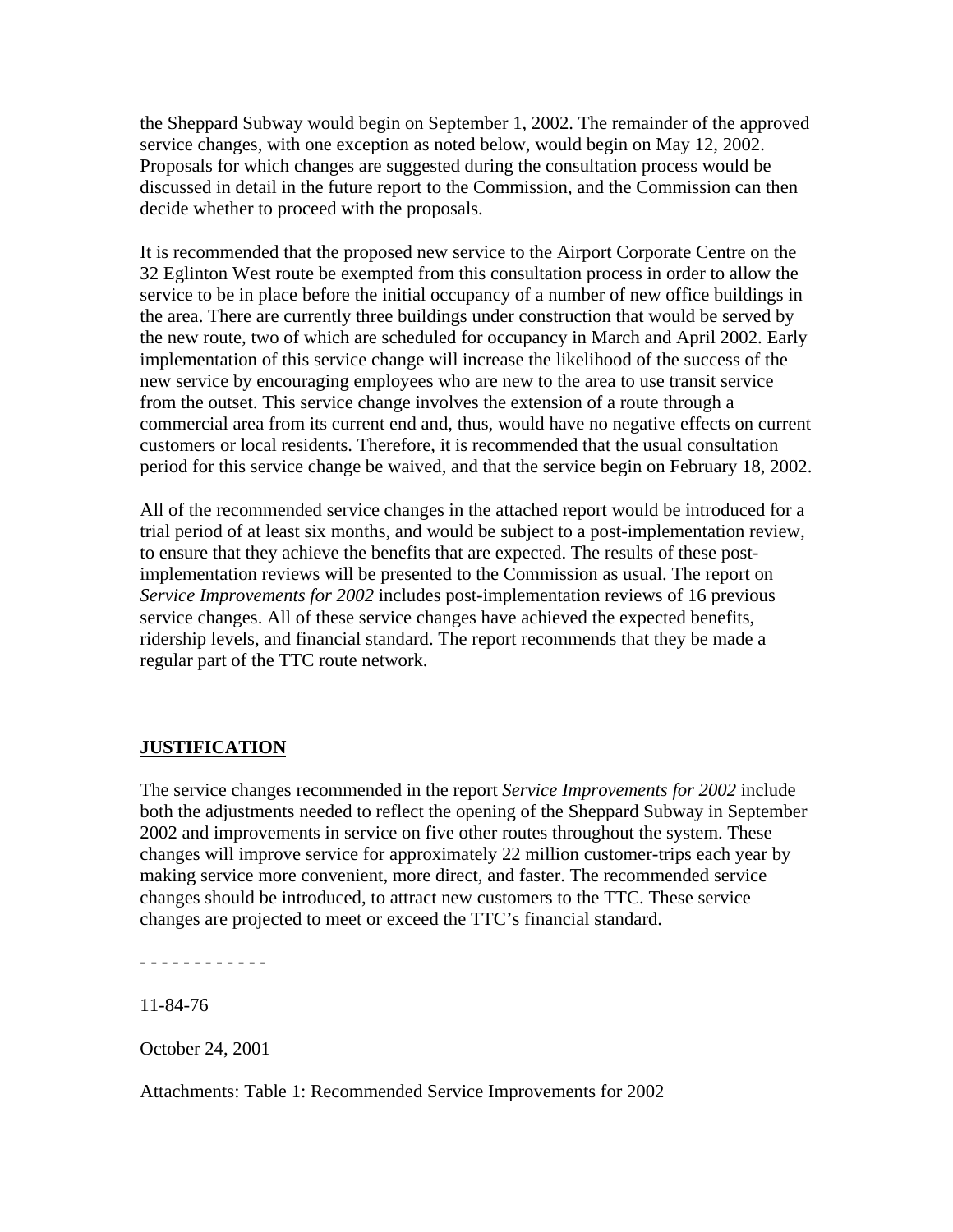Table 2: Index of Service Changes by City Ward

*Service Improvements for 2002* (October, 2001)

S:\SVRPLAN\\_Documents - Commission Reports\2001\Service Improvements for 2002 Commission Report - final.doc

# **TABLE 1**

## RECOMMENDED SERVICE IMPROVEMENTS FOR 2002

## **New and revised services for the Sheppard Subway**

4 Sheppard Subway

11 Bayview – Service to Bayview Station

25 Don Mills – Service to Don Mills Station

Don Mills/Scarborough Centre – New limited-stop rocket route

Finch East – Service to Don Mills Station

139 Huntingwood – Service to Don Mills Station

51 Leslie – Service to Leslie Station

67 Pharmacy – Route shortened to end at Ellesmere Road (Penworth Road); new Pharmacy North route from Don Mills Station

85 Sheppard East – Service to Don Mills Station and to Sheppard-Yonge Station

10 Van Horne – Service to Don Mills Station

24 Victoria Park – New service to Don Mills Station via Consumers Road

24 Victoria Park – Route shortened to end at Steeles Avenue; new Victoria Park North route from Don Mills Station $<sup>1</sup>$ </sup>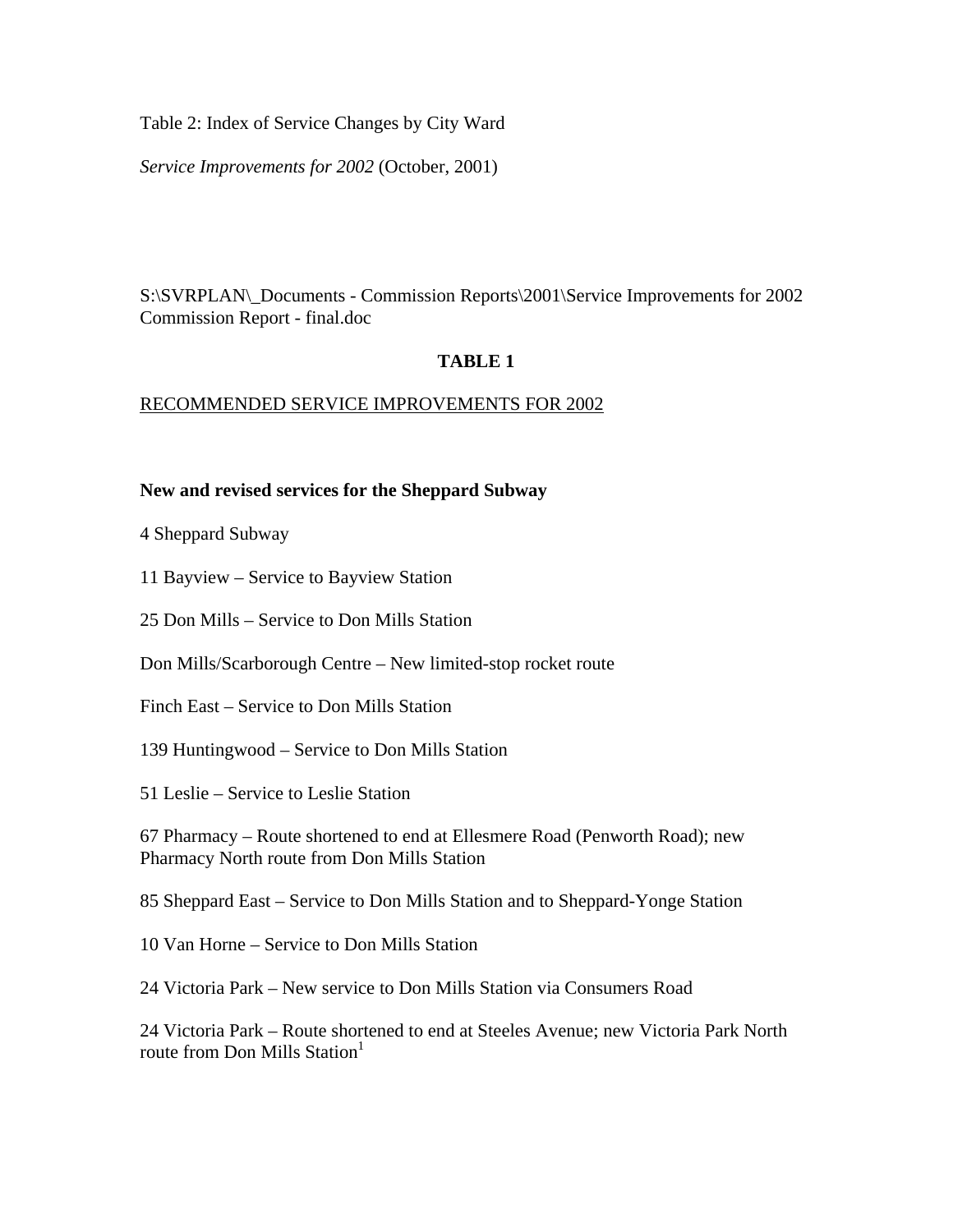68 Warden – Route shortened to end at Steeles Avenue; new Warden North route from Don Mills Station<sup>1</sup>

### **Other new and revised services**

### **No additional operating costs**

37A Islington – Operate via Woodbine Racetrack

35 Jane – Revised routing at Jane Street and Steeles Avenue

## **Operating costs to be covered through re-allocation**

32 Eglinton West – Extension to Airport Corporate Centre<sup>2,3</sup>

32 Eglinton West – Monday-Friday early evening and Saturday service to Skymark Avenue

131 Nugget – Sunday early evening service

53 Steeles East – Monday-Friday early evening and Saturday service to Markham Road

 $1$ <sup>1</sup> This service involves some operation in York Region.

2 This service involves some operation in the City of Mississauga.

<sup>3</sup> This service is recommended for immediate implementation, in advance of the usual 10week consultation process.

# **TABLE 2**

# **INDEX OF SERVICE CHANGES BY CITY WARD**

Page numbers refer to the report on *Service Improvements for 2002* 

# **Ward 1 Etobicoke North**

York University – Direct service from the west 22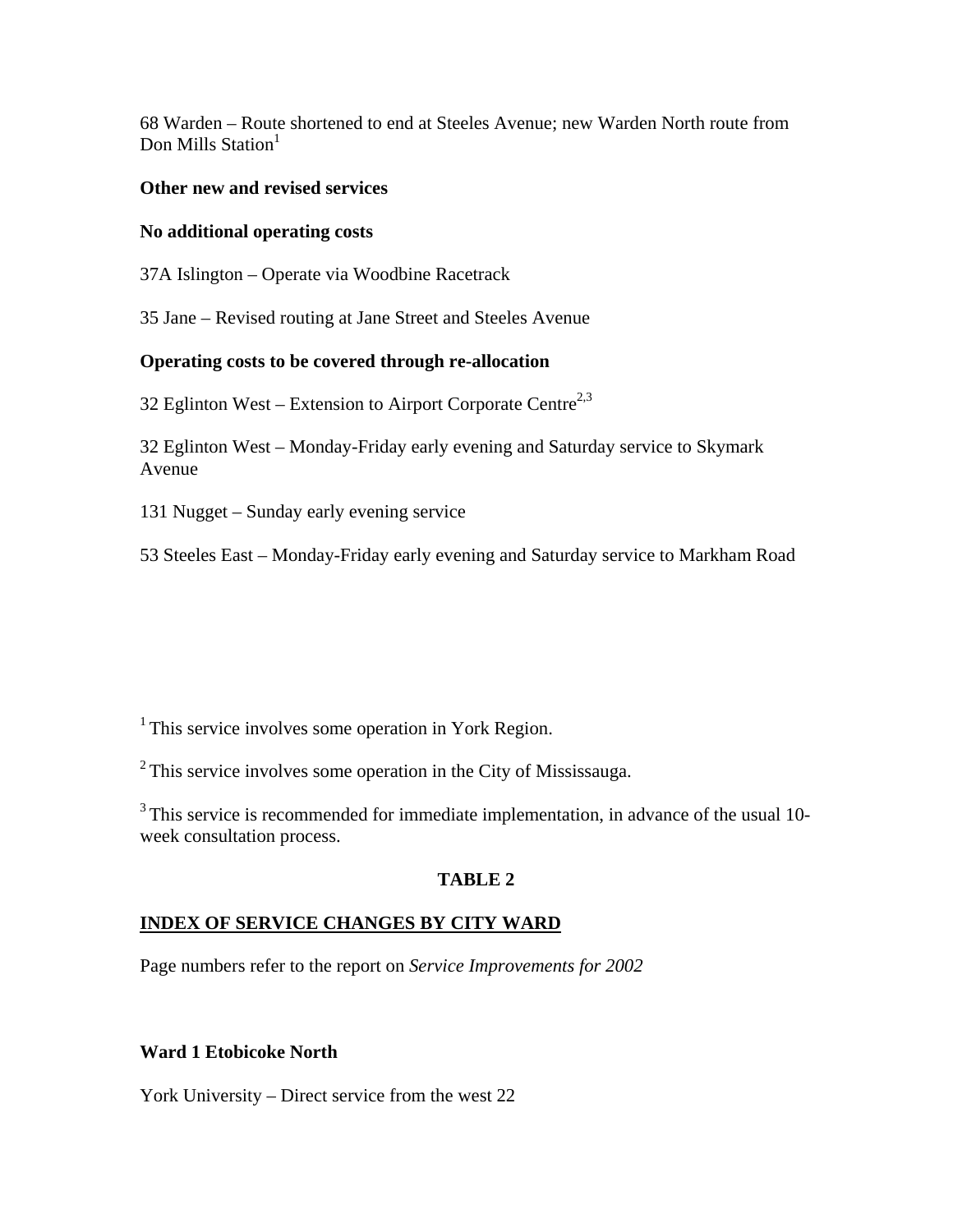### **Ward 2 Etobicoke North**

37 Islington – Operate via Woodbine Racetrack 18

York University – Direct service from the west 22

## **Ward 3 Etobicoke Centre**

32 Eglinton West – Extension to Airport Corporate Centre 18

32 Eglinton West – Monday-Friday early evening and Saturday service to Skymark Avenue 19

## **Ward 4 Etobicoke Centre**

73 Royal York – Service on Richview Road 22

## **Ward 7 York West**

York University – Direct service from the west 22

## **Ward 8 York West**

35 Jane – Revised routing via Murray Ross Parkway 19

York University – Direct service from the west 22

# **Ward 16 Eglinton-Lawrence**

51 Leslie – Service to Leslie Station 12

# **Ward 20 Trinity-Spadina**

26 Dupont – New service on St. George Street 21

# **Ward 22 St. Paul's**

11 Bayview – Service to Bayview Station 10

51 Leslie – Service to Leslie Station 12

# **Ward 23 Willowdale**

Sheppard Subway 10

11 Bayview – Service to Bayview Station 10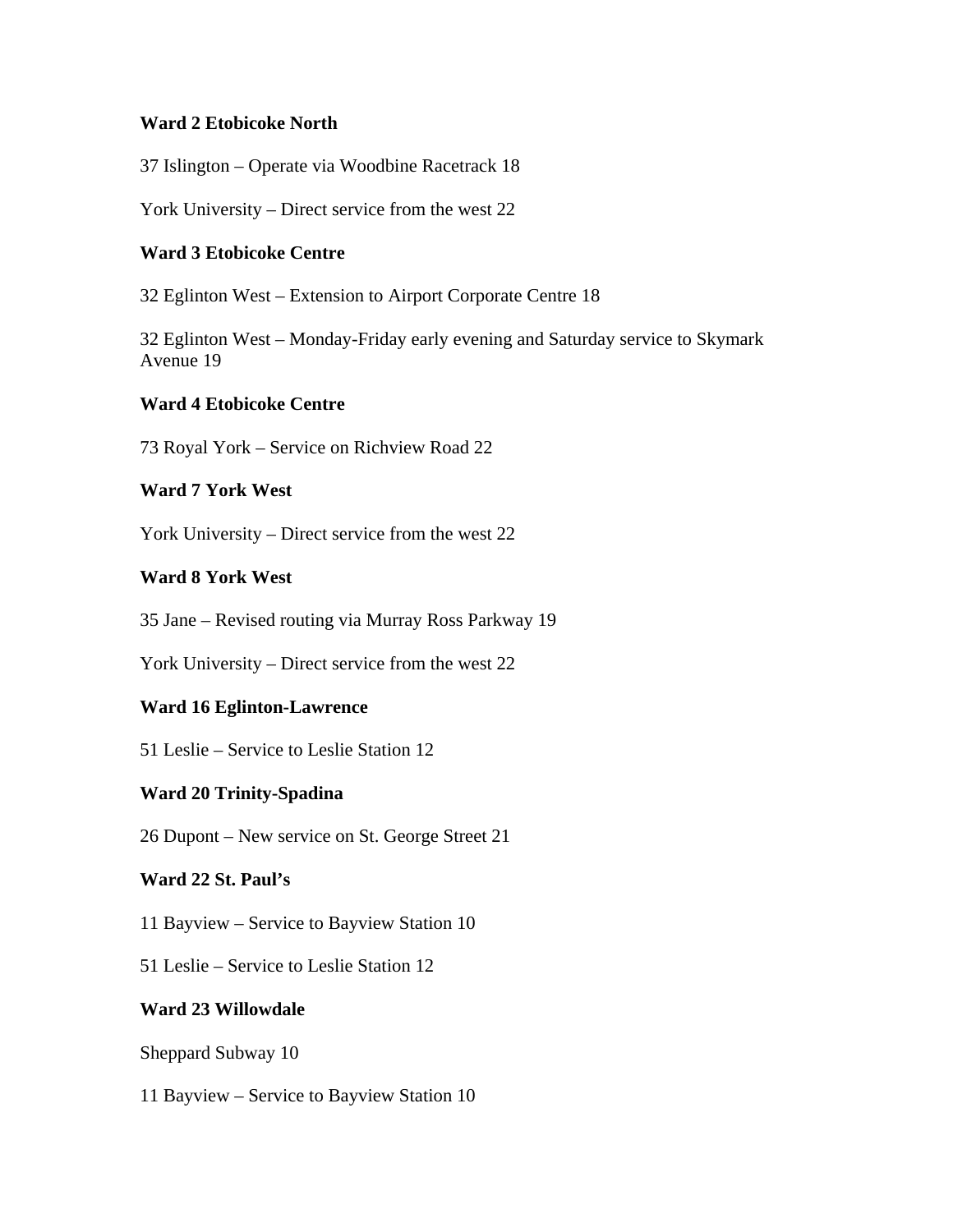85 Sheppard East – Service to Don Mills Station and to Sheppard-Yonge Station 13

24 Victoria Park – New service to Don Mills Station via Consumers Road 14

### **Ward 24 Willowdale**

Sheppard Subway 10

11 Bayview – Service to Bayview Station 10

25 Don Mills – Service to Don Mills Station 11

Finch East – Service to Don Mills Station 11

85 Sheppard East – Service to Don Mills Station and to Sheppard-Yonge Station 13

24 Victoria Park – Route shortened to end at Steeles Avenue;

new Victoria Park North route from Don Mills Station 14

24 Victoria Park – New service to Don Mills Station via Consumers Road 14

### **Ward 25 Don Valley West**

Sheppard Subway 10

11 Bayview – Service to Bayview Station 10

25 Don Mills – Service to Don Mills Station 11

51 Leslie – Service to Leslie Station 12

#### **Ward 26 Don Valley West**

Sheppard Subway 10

11 Bayview – Service to Bayview Station 10

25 Don Mills – Service to Don Mills Station 11

51 Leslie – Service to Leslie Station 12

### **Ward 29 Broadview-Greenwood**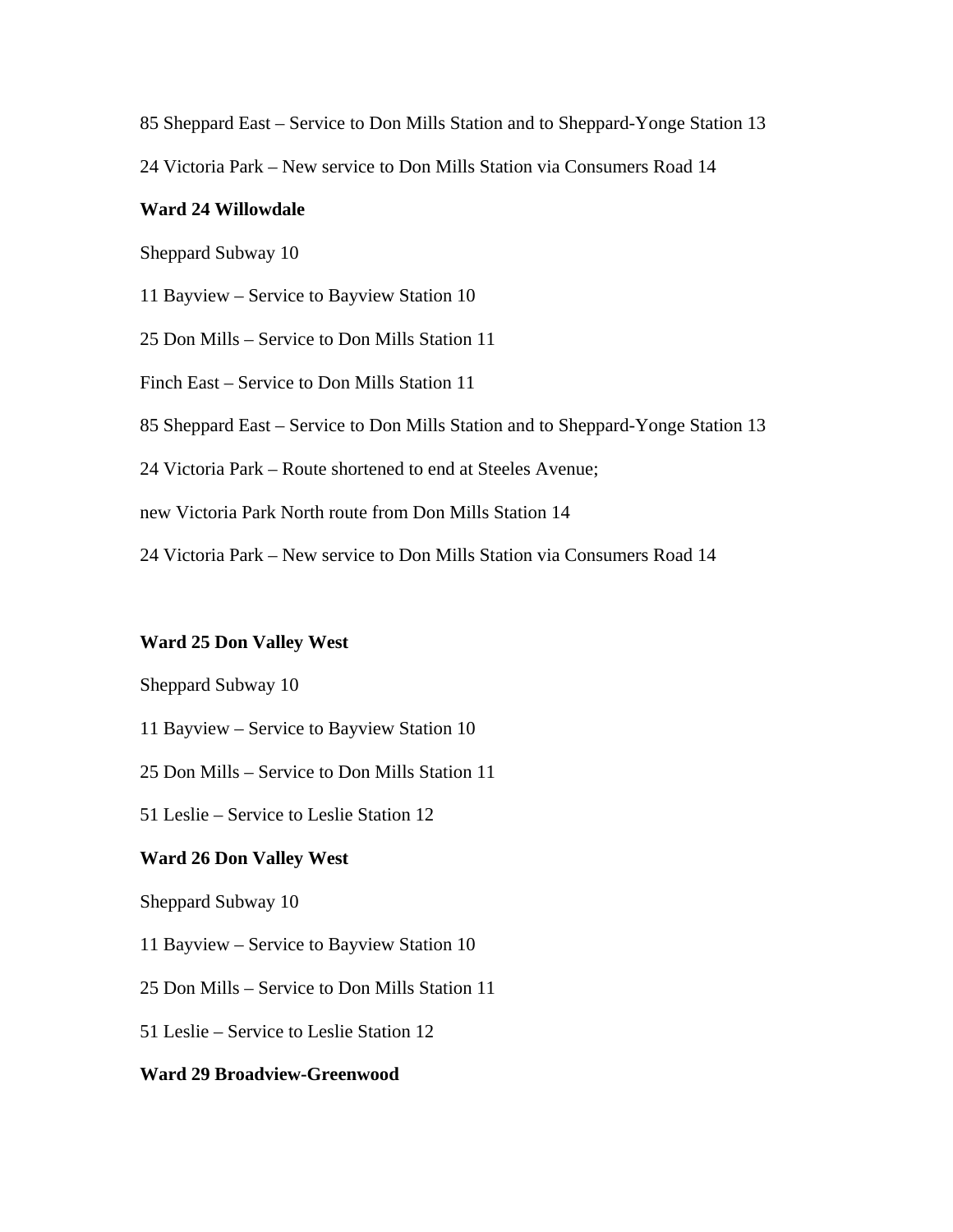Sheppard Subway 10

25 Don Mills – Service to Don Mills Station 11

#### **Ward 31 Beaches-East York**

67 Pharmacy – Route shortened to end at Ellesmere Road;

new Pharmacy North route from Don Mills Station 13

24 Victoria Park – Route shortened to end at Steeles Avenue;

new Victoria Park North route from Don Mills Station 14

24 Victoria Park – New service to Don Mills Station via Consumers Road 14

#### **Ward 32 Beaches-East York**

143 Downtown/Beach Express – Extension on Kingston Road 21

92 Woodbine South – Revised service south of Queen Street 22

#### **Ward 33 Don Valley East**

Sheppard Subway 10

25 Don Mills – Service to Don Mills Station 11

Don Mills/Scarborough Centre – New limited-stop rocket route 11

Finch East – Service to Don Mills Station 11

139 Huntingwood – Service to Don Mills Station 12

51 Leslie – Service to Leslie Station 12

67 Pharmacy – Route shortened to end at Ellesmere Road;

new Pharmacy North route from Don Mills Station 13

85 Sheppard East – Service to Don Mills Station and to Sheppard-Yonge Station 13

10 Van Horne – Service to Don Mills Station 13

24 Victoria Park – Route shortened to end at Steeles Avenue;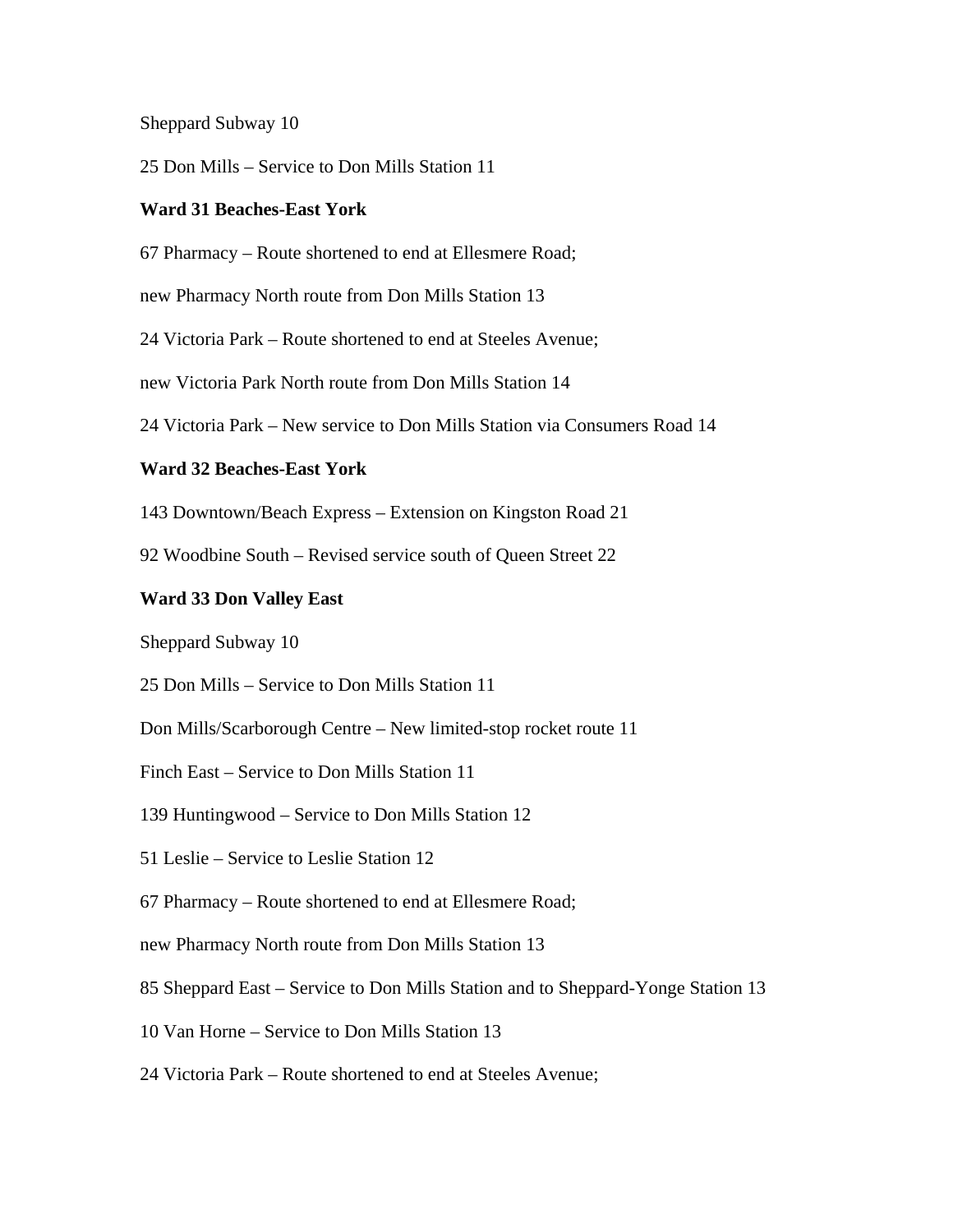new Victoria Park North route from Don Mills Station 14

24 Victoria Park – New service to Don Mills Station via Consumers Road 14

68 Warden – Route shortened to end at Steeles Avenue;

new Warden North route from Don Mills Station 15

### **Ward 34 Don Valley East**

Sheppard Subway 10

25 Don Mills – Service to Don Mills Station 11

51 Leslie – Service to Leslie Station 12

24 Victoria Park – Route shortened to end at Steeles Avenue;

new Victoria Park North route from Don Mills Station 14

24 Victoria Park – New service to Don Mills Station via Consumers Road 14

#### **Ward 35 Scarborough Southwest**

Sheppard Subway 10

67 Pharmacy – Route shortened to end at Ellesmere Road;

new Pharmacy North route from Don Mills Station 13

24 Victoria Park – Route shortened to end at Steeles Avenue;

new Victoria Park North route from Don Mills Station 14

24 Victoria Park – New service to Don Mills Station via Consumers Road 14

68 Warden – Route shortened to end at Steeles Avenue; new Warden North route from Don Mills Station 15

#### **Ward 36 Scarborough Southwest**

143 Downtown/Beach Express – Extension on Kingston Road 21

#### **Ward 37 Scarborough Centre**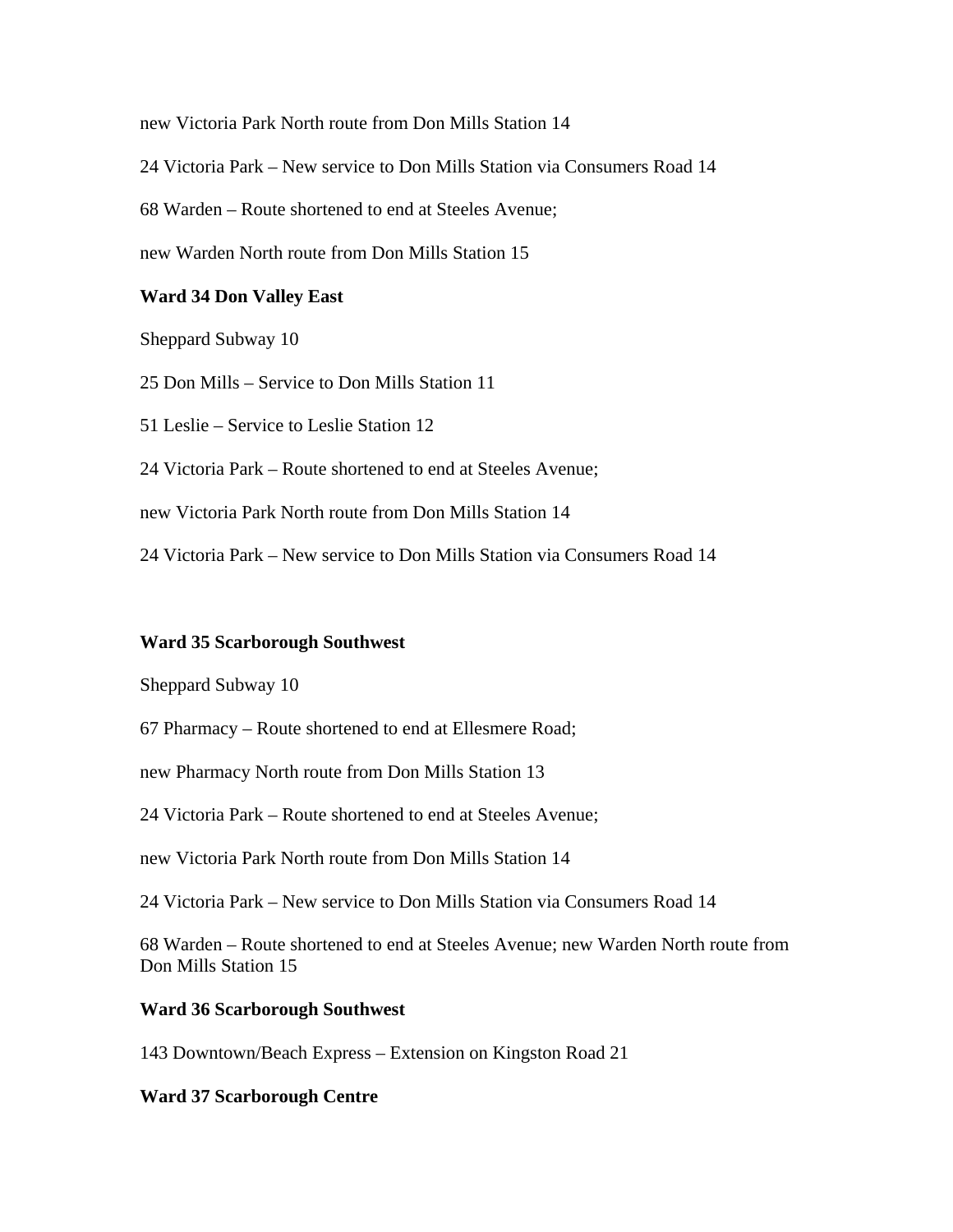Sheppard Subway 10

Don Mills/Scarborough Centre – New limited-stop rocket route 11

Finch East – Service to Don Mills Station 11

67 Pharmacy – Route shortened to end at Ellesmere Road;

new Pharmacy North route from Don Mills Station 13

24 Victoria Park – Route shortened to end at Steeles Avenue;

new Victoria Park North route from Don Mills Station 14

24 Victoria Park – New service to Don Mills Station via Consumers Road 14

68 Warden – Route shortened to end at Steeles Avenue; new Warden North route from Don Mills Station 15

### **Ward 38 Scarborough Centre**

Sheppard Subway 10

Don Mills/Scarborough Centre – New limited-stop rocket route 11

Finch East – Service to Don Mills Station 11

139 Huntingwood – Service to Don Mills Station 12

#### **Ward 39 Scarborough-Agincourt**

Sheppard Subway 10

Don Mills/Scarborough Centre – New limited-stop rocket route 11

Finch East – Service to Don Mills Station 11

139 Huntingwood – Service to Don Mills Station 12

67 Pharmacy – Route shortened to end at Ellesmere Road;

new Pharmacy North route from Don Mills Station 13

85 Sheppard East – Service to Don Mills Station and to Sheppard-Yonge Station 13

24 Victoria Park – Route shortened to end at Steeles Avenue;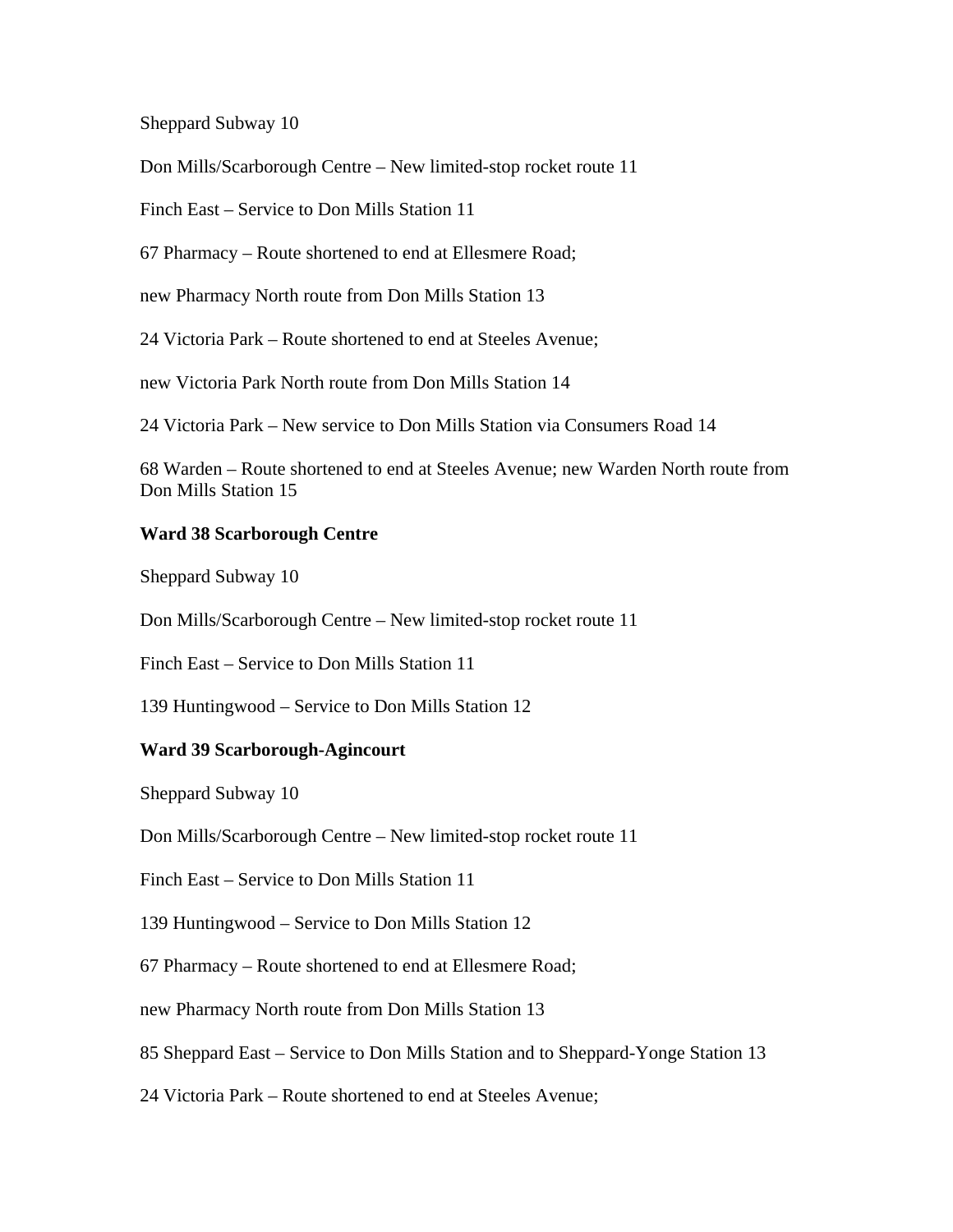new Victoria Park North route from Don Mills Station 14

68 Warden – Route shortened to end at Steeles Avenue; new Warden North route from Don Mills Station 15

#### **Ward 40 Scarborough-Agincourt**

Sheppard Subway 10

Don Mills/Scarborough Centre – New limited-stop rocket route 11

Finch East – Service to Don Mills Station 11

139 Huntingwood – Service to Don Mills Station 12

67 Pharmacy – Route shortened to end at Ellesmere Road;

new Pharmacy North route from Don Mills Station 13

85 Sheppard East – Service to Don Mills Station and to Sheppard-Yonge Station 13

10 Van Horne – Service to Don Mills Station 13

24 Victoria Park – Route shortened to end at Steeles Avenue;

new Victoria Park North route from Don Mills Station 14

24 Victoria Park – New service to Don Mills Station via Consumers Road 14

68 Warden – Route shortened to end at Steeles Avenue; new Warden North route from Don Mills Station 15

#### **Ward 41 Scarborough-Rouge River**

Sheppard Subway 10

Don Mills/Scarborough Centre – New limited-stop rocket route 11

Finch East – Service to Don Mills Station 11

139 Huntingwood – Service to Don Mills Station 12

85 Sheppard East – Service to Don Mills Station and to Sheppard-Yonge Station 13